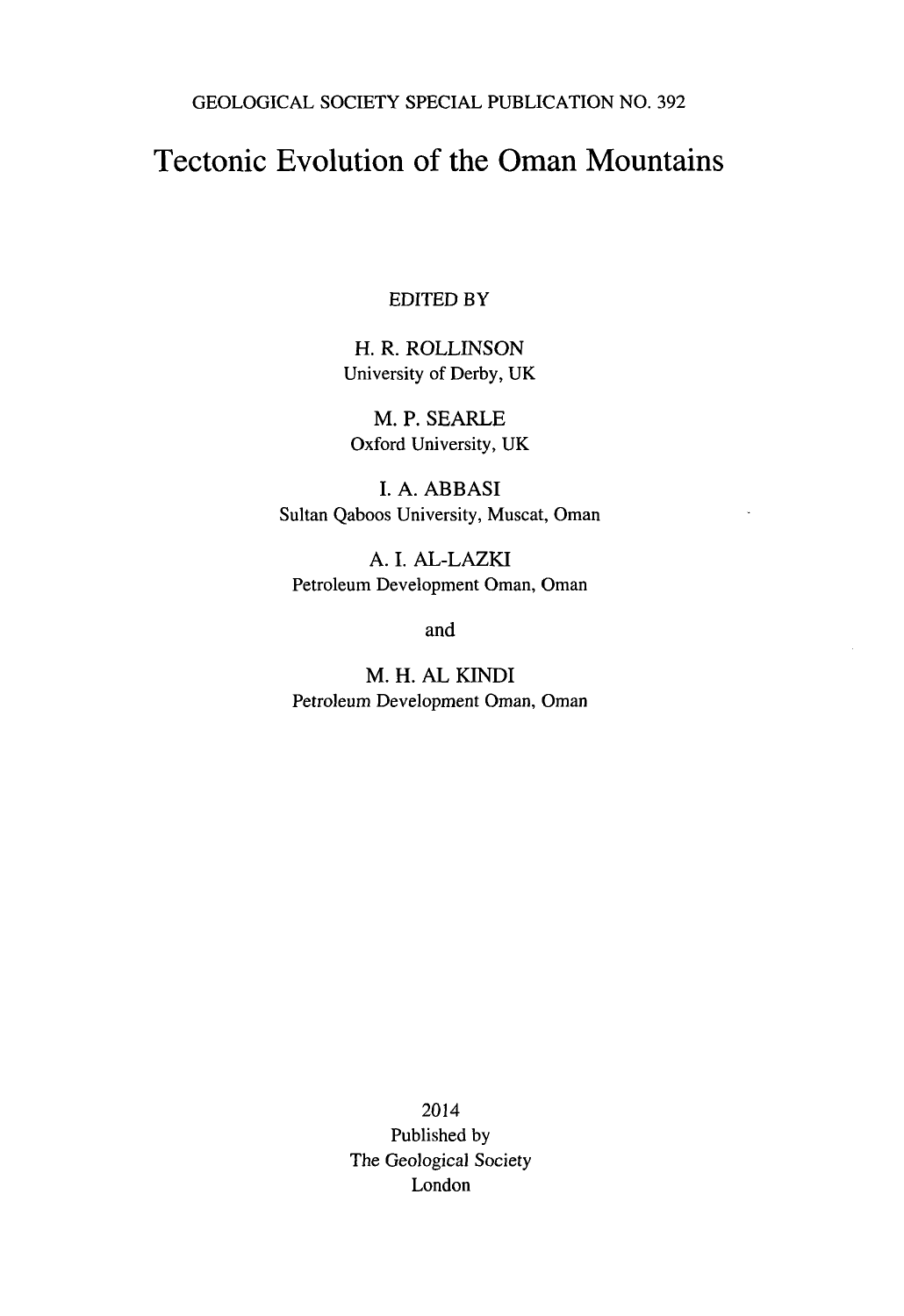## **Contents**

| Acknowledgements                                                                                                                                                                                                             | vii |
|------------------------------------------------------------------------------------------------------------------------------------------------------------------------------------------------------------------------------|-----|
| ROLLINSON, H. R., SEARLE, M. P., ABBASI, I. A., AL-LAZKI, A. I. & AL KINDI, M. H. Tectonic evolution<br>of the Oman Mountains: an introduction                                                                               | 1   |
| Overview - Oman's Geological heritage                                                                                                                                                                                        |     |
| SEARLE, M. P. Preserving Oman's geological heritage: proposal for establishment of World Heritage<br>Sites, National GeoParks and Sites of Special Scientific Interest (SSSI)                                                | 9   |
| <b>Tectonics of the Arabian Plate</b>                                                                                                                                                                                        |     |
| AL-LAZKI, A. I., AL-DAMEGH, K. S., EL-HADIDY, S. Y., GHODS, A. & TATAR, M. Pn-velocity structure<br>beneath Arabia-Eurasia Zagros collision and Makran subduction zones                                                      | 45  |
| AL-KWATLI, M. A., GILLOT, P. Y., LEFÈVRE, J. C., HILDENBRAND, A. & KLUSKA, J.-M. Magma<br>genesis controlled by tectonic styles in the northern part of the Arabia plate during<br>Cenozoic time                             | 61  |
| PICKFORD, M., GHEERBRANT, E., SEN, S., ROGER, J. & SULAIMANI, Z. Palaeogene non-marine molluscs<br>from Oman: implications for the timing of uplift of the Dhofar Plateau and the opening of the Red Sea<br>and Gulf of Aden | 93  |
| RANTAKOKKO, N. E., WHITEHOUSE, M. J., PEASE, V. & WINDLEY, B. F. Neoproterozoic evolution of<br>the eastern Arabian basement based on a refined geochronology of the Marbat region, Sultanate<br>of Oman                     | 107 |
| COOPER, D. J. W., ALI, M. Y. & SEARLE, M. P. Structure of the northern Oman Mountains from the<br>Semail Ophiolite to the Foreland Basin                                                                                     | 129 |
| COWAN, R. J., SEARLE, M. P. & WATERS, D. J. Structure of the metamorphic sole to the<br>Oman Ophiolite, Sumeini Window and Wadi Tayyin: implications for ophiolite obduction processes                                       | 155 |
| Petrology of the Oman Ophiolite                                                                                                                                                                                              |     |
| KUSANO, Y., HAYASHI, M., ADACHI, Y., UMINO, S. & MIYASHITA, S. Evolution of volcanism and<br>magmatism during initial arc stage: constraints on the tectonic setting of the Oman Ophiolite                                   | 177 |
| KOEPKE, J., BERNDT, J., HORN, I., FAHLE, J. & WOLFF, P. E. Partial melting of oceanic gabbro triggered<br>by migrating water-rich fluids: a prime example from the Oman Ophiolite                                            | 195 |
| KANEKO, R., ADACHI, Y. & MIYASHITA, S. Origin of large wehrlitic intrusions from the Wadi<br>Barghah to Salahi area in the northern Oman Ophiolite                                                                           | 213 |
| KANKE, N. & TAKAZAWA, E. A kilometre-scale highly refractory harzburgite zone in the mantle<br>section of the northern Oman Ophiolite (Fizh block): implications for flux melting of oceanic<br>lithospheric mantle          | 229 |
| ROLLINSON, H. Plagiogranites from the mantle section of the Oman Ophiolite: models for early crustal<br>evolution                                                                                                            | 247 |